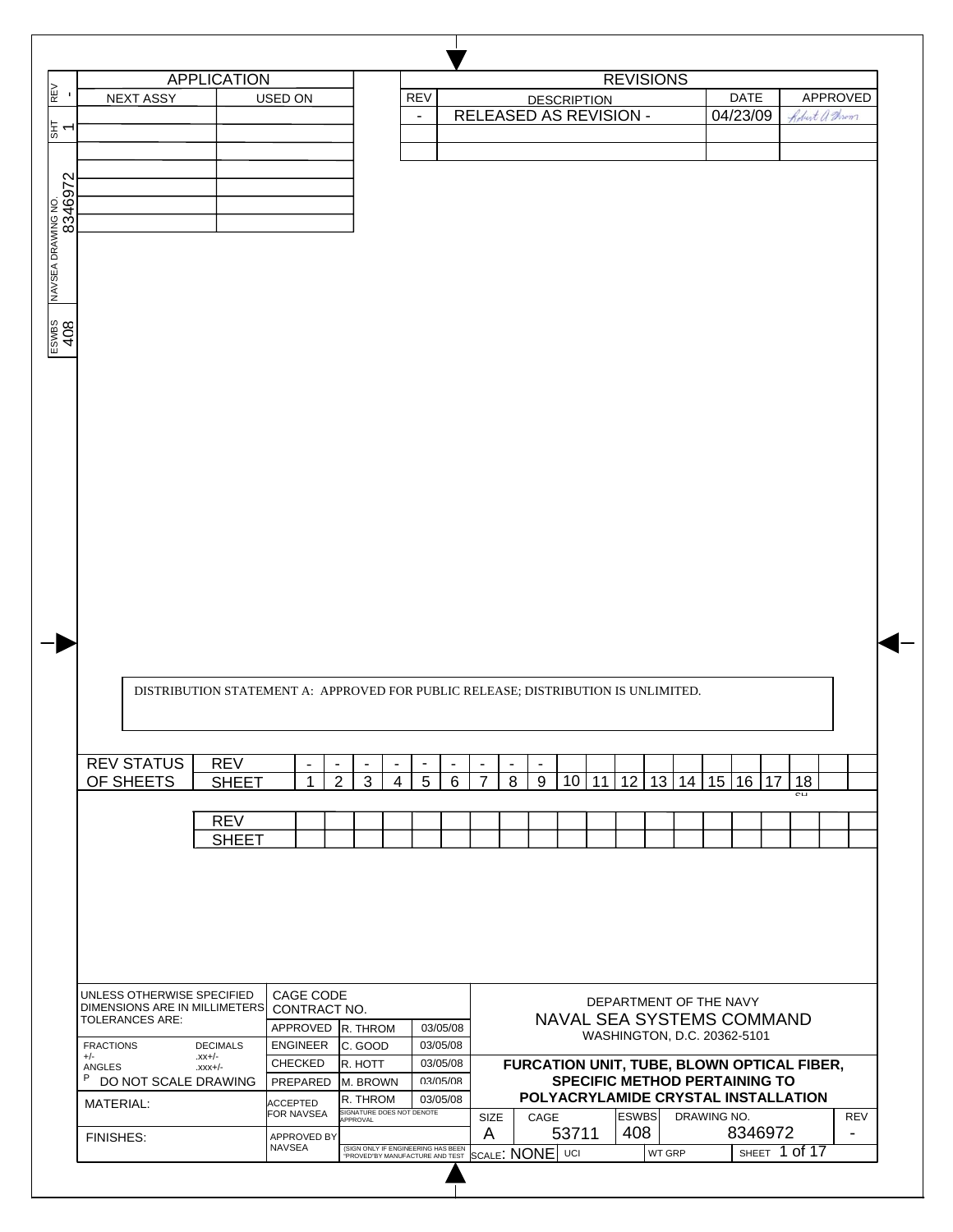MIL-STD 2042-2B (SH)

# METHOD 2F1

## FURCATION ASSEMBLY INSTALLATION

The following procedures are in accordance with MIL-STD-2042-2B (SH) METHOD 2F1, BOF Furcation Unit Installation

# 1. SCOPE

REV<br>-

 $\overline{\phantom{a}}$ 

 $\frac{1}{15}$  $\overline{\phantom{a}}$  $\overline{\phantom{a}}$ 

 $\overline{\phantom{a}}$ 

ESWBS NAVSEA DRAWING NO. SHT REV 408 8346972 2 -

 $\frac{2}{\frac{1}{2}}$ 

1.1 Scope. This method describes the procedure for installing the individual BOF fibers, or fibers within BOF bundles, into a furcation unit.

#### 2. REQUIRED EQUIPMENT AND MATERIALS.

2.1 The equipment and materials in the tables located in the applicable sections of this method are to be used to perform these procedures.

## 3. PROCEDURES

3.1 Safety summary. The following safety procedures shall be observed:

- a. Observe warnings and cautions on equipment and materials.
- b. Safety glasses shall be worn at all times when handling bare fibers or dispensing adhesive.
- c. Do not touch the ends of the fiber as they may be razor sharp. Wash your hands after handling bare fiber.
- d. Do not stare into the end of a fiber until verifying that the fiber is not connected to a laser light source or LED.

3.2 Method 1. Furcation assembly and polyacrylamide installation using clear tubing.

3.2.1 The equipment and materials in the following Table 1 are recommended to perform this procedure and must be used to remain compliant with MIL-STD-2042-2B (SH) METHOD 2F1.

Table 1 Equipment and materials.

| Description                                                                                                                                                             |                            |                     |             | Quantity      |                 |
|-------------------------------------------------------------------------------------------------------------------------------------------------------------------------|----------------------------|---------------------|-------------|---------------|-----------------|
| Furcation Assembly (AA59729)                                                                                                                                            |                            |                     |             | 1 (provided)  |                 |
| Safety glasses                                                                                                                                                          |                            | 1                   |             |               |                 |
| Tapered tube plug AA59730-TTP-2 (6 fiber bundle, 2 to 6 individual fibers)<br>Or;<br>Tapered tube plug AA59730-TTP-3 (12 or 18 fiber bundle, 8 to 12 individual fibers) |                            | J.                  |             |               |                 |
| Adhesive and sealant tape (Raychem SFTS-1 or equal)                                                                                                                     |                            | As required         |             |               |                 |
| Ruler                                                                                                                                                                   |                            |                     |             |               |                 |
| Utility knife                                                                                                                                                           |                            |                     |             | 1             |                 |
|                                                                                                                                                                         |                            |                     |             |               |                 |
|                                                                                                                                                                         | CAGE<br>SIZE<br>A<br>53711 | <b>ESWBS</b><br>408 | DRAWING NO. | 8346972       | <b>REV</b><br>- |
|                                                                                                                                                                         | SCALE: NONE UCI            | WT GRP              |             | SHEET 2 of 17 |                 |
|                                                                                                                                                                         |                            |                     |             |               |                 |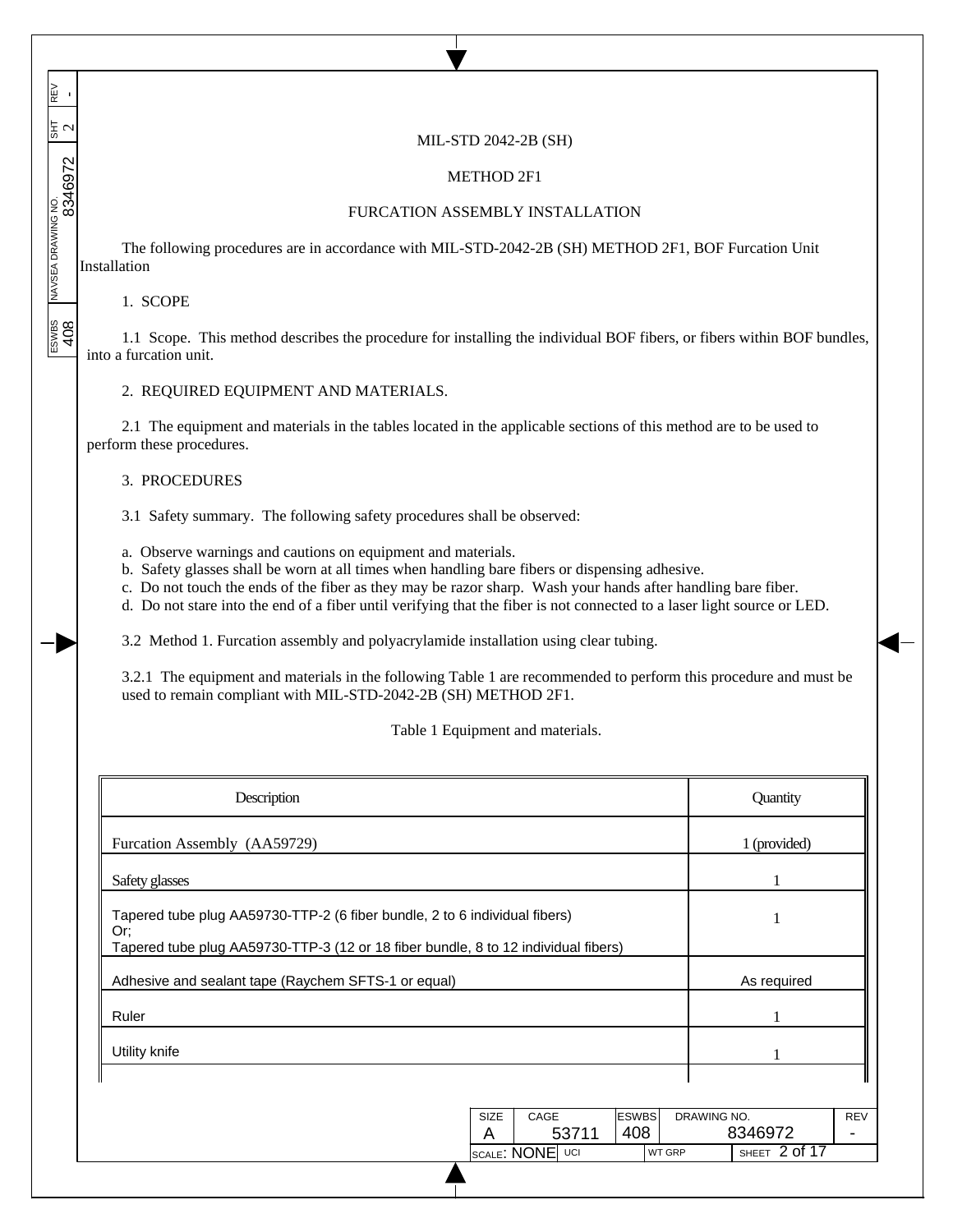|                             | Description                                                                                                                                                                                                             | Quantity                                            |
|-----------------------------|-------------------------------------------------------------------------------------------------------------------------------------------------------------------------------------------------------------------------|-----------------------------------------------------|
| 동♡                          | Tube cutter                                                                                                                                                                                                             | $\mathbf{1}$                                        |
|                             | Bundle jacket stripper (18 gauge for 6-fiber bundles)                                                                                                                                                                   |                                                     |
| NAVSEA DRAWING NO.<br> <br> | Bundle jacket stripper (12 gauge for 18-fiber bundles)                                                                                                                                                                  |                                                     |
|                             | Clear jacket stripper (20 gauge for 6-fiber bundles)                                                                                                                                                                    |                                                     |
|                             | <b>Scissors</b>                                                                                                                                                                                                         |                                                     |
|                             | Fiber, BOF single fibers or fibers from a BOF bundle                                                                                                                                                                    | As required                                         |
| $\frac{1}{2}$               | Tee Tube coupler (AA59731-T-8 or AA59731-T-8E) or<br>Straight Tube coupler (AA59731-U-8 or AA59731-U-8E)                                                                                                                |                                                     |
|                             | Pressure valve assembly                                                                                                                                                                                                 | As required                                         |
|                             | Polyacrylamide Crystals                                                                                                                                                                                                 | 0.5 grams (provided)                                |
|                             | Clear BOF tubing (8.0 mm OD)                                                                                                                                                                                            | $1 - 3$ " piece<br>Any length may be<br>substituted |
|                             | Wipes (NAVSEA DWG 6872811-18 or equal)                                                                                                                                                                                  | As required                                         |
|                             | Colored tubing or tape                                                                                                                                                                                                  | As required                                         |
|                             | NOTE: Previously used BOF tube couplers may not adequately seal to BOF tubes. When installing<br>BOF cabling, it is recommended to use new BOF tube couplers.                                                           |                                                     |
|                             | 3.2.2 Tube and Fiber preparation.                                                                                                                                                                                       |                                                     |
|                             | NOTE: Before mating BOF tubes to BOF tube couplers, clean the end of each BOF tube with a wipe<br>dampened with alcohol and blow dry as necessary.                                                                      |                                                     |
|                             | NOTE: Refer to the connection chart or approved drawing to determine where straight or tee couplers<br>are to be used.                                                                                                  |                                                     |
|                             | Step 1 – Insert the individual fibers or bundled fiber into the tube coupler. Slide the tube coupler over the fibers/bundle<br>to the BOF tube. Slide the tube coupler onto the BOF tube and seat it firmly (Figure 1). |                                                     |
|                             | <b>BOF Tube Coupler</b><br><b>Individual BOF Fibers</b><br><b>BOF Tube</b>                                                                                                                                              |                                                     |
|                             |                                                                                                                                                                                                                         |                                                     |
|                             | Figure 1                                                                                                                                                                                                                |                                                     |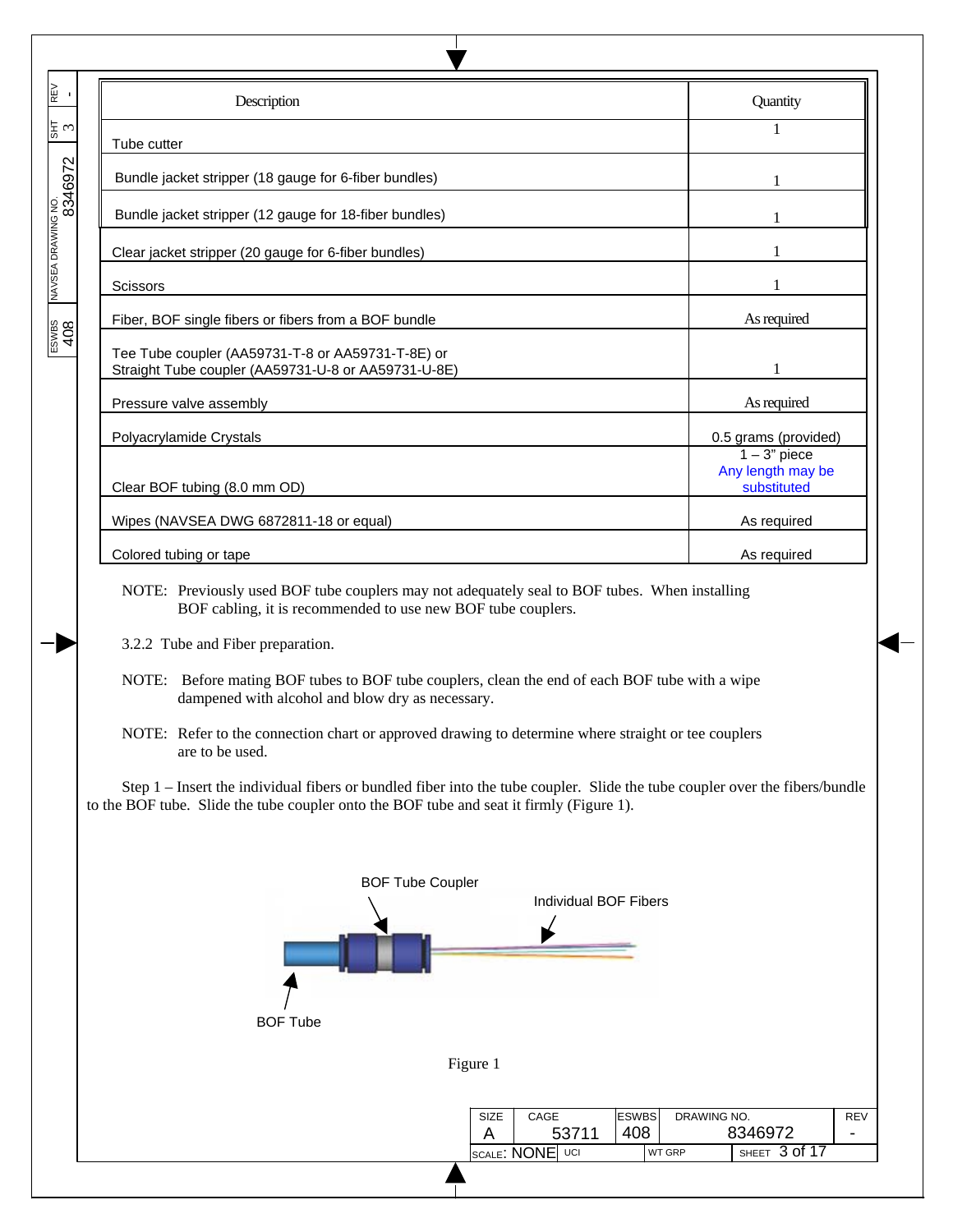ESWBS NAVSEA DRAWING NO. SHT REV REV<br>-408 | 408 | 408 | 408 | 408 | 408 | 408 | 408 | 408 | 408 | 408 | 408 | 408 | 408 | 408 | 408 | 408 | 408 | 40 Step 2 **-** Using the scissors, trim back the individual fibers or fiber bundle that exits the tube coupler to approximately 66cm (26.0 inches) longer than the Loose Tube Furcation Cable (LTFC) length – (typically the length of the Loose Tube 동 Furcation Assembly plus 2 feet is more than sufficient for most applications). NOTE: The required length of the BOF fiber or fiber bundle and the loose tube furcation cables extending from the furcation assembly depends upon the equipment and fiber routing. This length may be determined by measuring the distance required to route the fiber from the end of the BOF tube to the furthermost connection point in the equipment plus approximately 130 mm (5 inches). The 26 inches mentioned above is in addition to this length Step 3 – For tubes containing BOF bundles only: ESWBS<br>408 NOTE: For eighteen fiber bundles, fibers of the same color are contained in each 6-fiber subunit. The sixth fiber color in each of the three 6-fiber subunits identifies the particular subunit. During the installation of the furcation unit, it is advantageous to know the 6-fiber subunit that each fiber comes from. One method to uniquely mark the fibers of each 6-fiber subunit is to make the fibers of each subunit a slightly different length. a. Optional step for 18-fiber bundles: Using the scissors, cut off approximately 100mm (4 inches) of the fibers from one 6-fiber subunit. Then cut off approximately 200mm (8 inches) of the fibers from a different 6-fiber subunit. b. Mark the bundle jacket approximately 25mm (1 inch) from the tube coupler. NOTE: Do not pull slack fiber bundle out of the BOF tube while breaking out the bundled fibers. If slack fiber bundle is accidentally pulled out of the BOF tube, re-establish the bundle to its original position (using the 25mm mark on the bundle jacket as an index) and continue the procedure. c. Using the bundle jacket stripper, remove the exposed bundle jacket in approximately 160 mm (6 inch) lengths back to the mark (Figure 2). Bundled BOF Fibers BOF Tube Coupler Individual BOF Fibers BOF Tube Approx 1 Figure 2 NOTE: Once a short length of the bundle jacket has been removed, the remaining length can be torn off the bundle by hand. d. Using the clear jacket stripper, remove approximately 80 mm (3 inches) of the clear inner jacket from the end of each 6-fiber subunit. NOTE: If wire stripper does not bite into the inner jacket, position the wire stripper at a 30 to 40 degree angle to increase its bite. DRAWING NO. ESWBS SIZE CAGE REV - A 53711 408 8346972 SCALE: NONE UCI WT GRP SHEET 4 of 17

 $\overline{\phantom{a}}$  $\overline{\phantom{a}}$  $\overline{\phantom{a}}$ 

 $\overline{\phantom{a}}$ 

 $\overline{\phantom{a}}$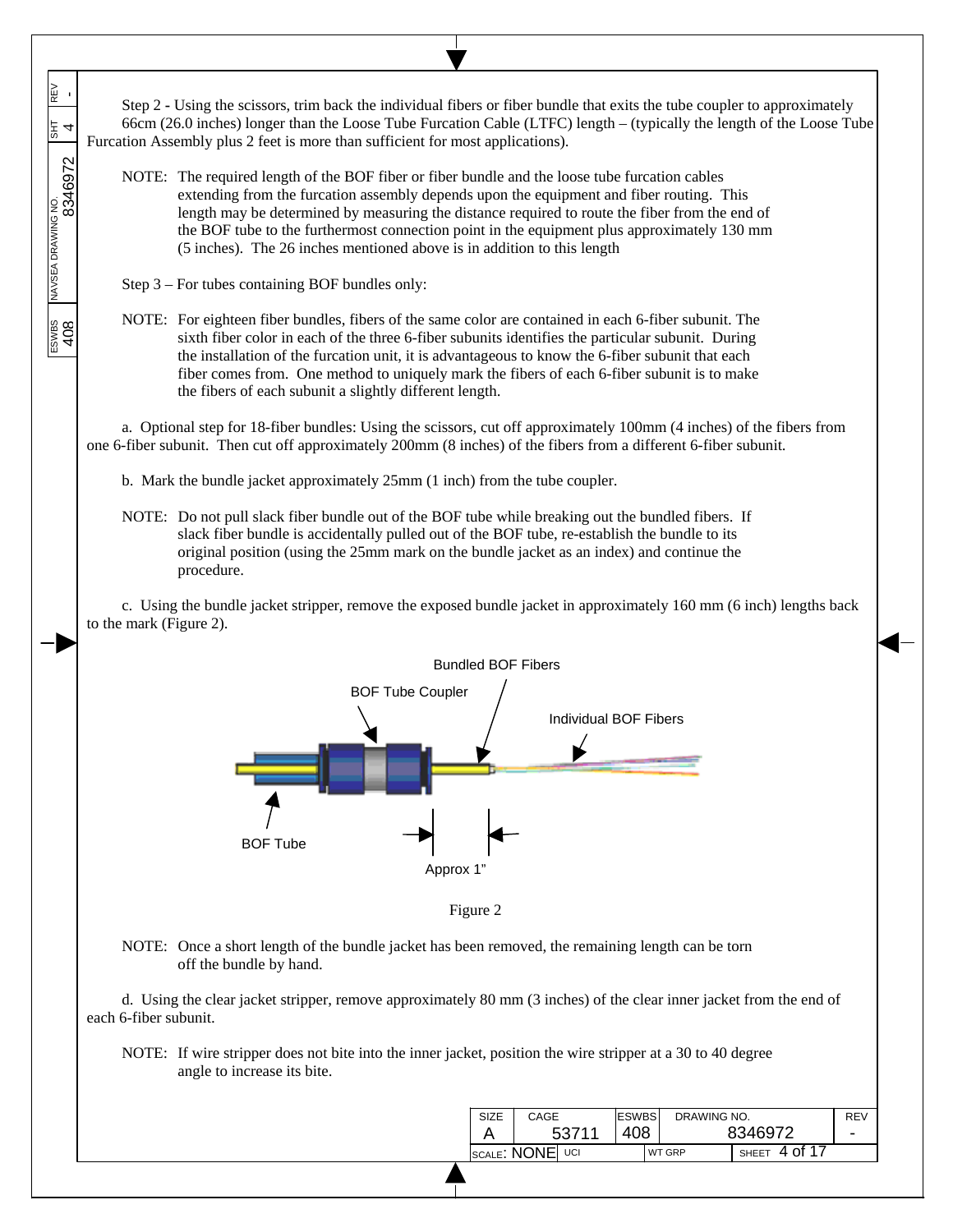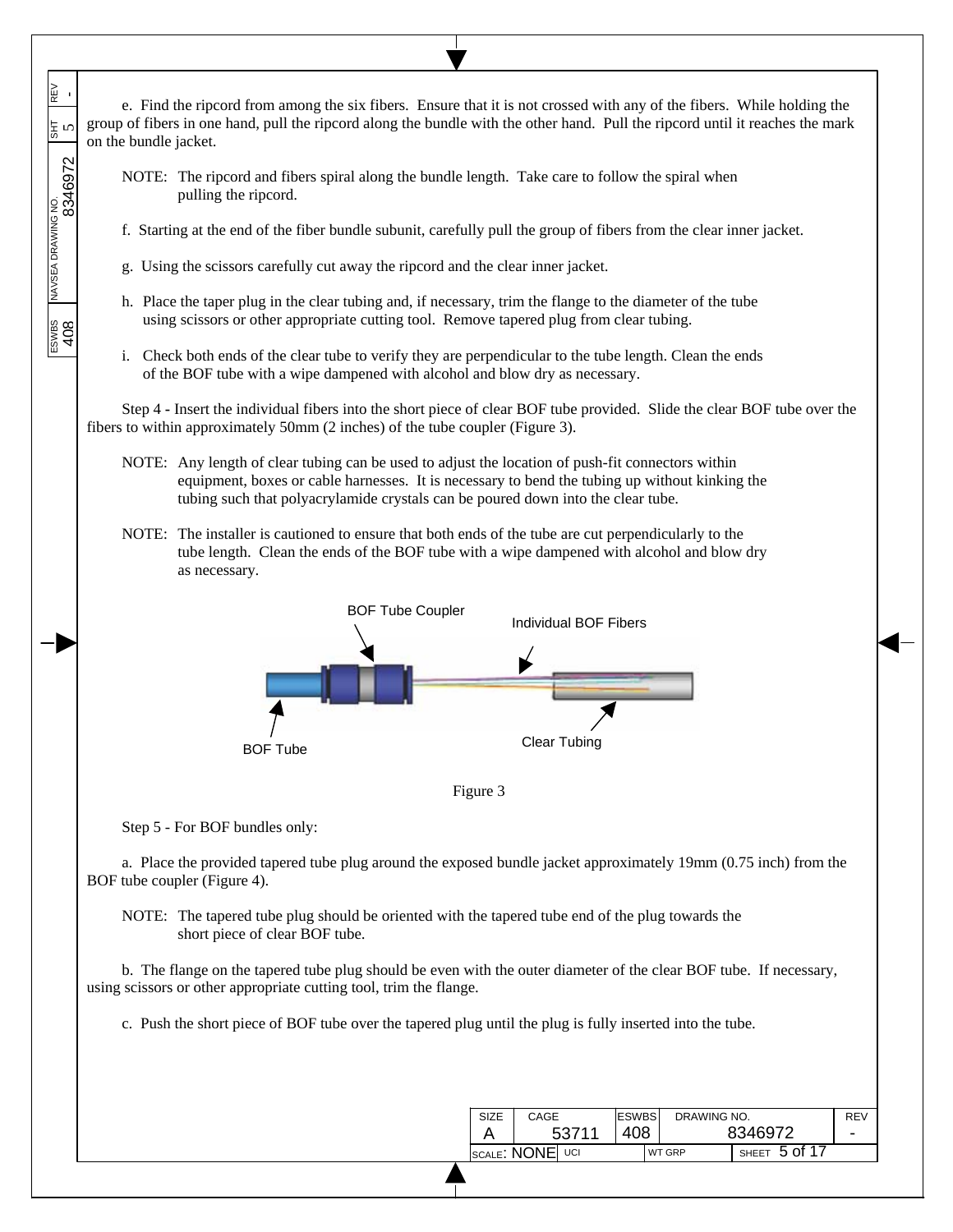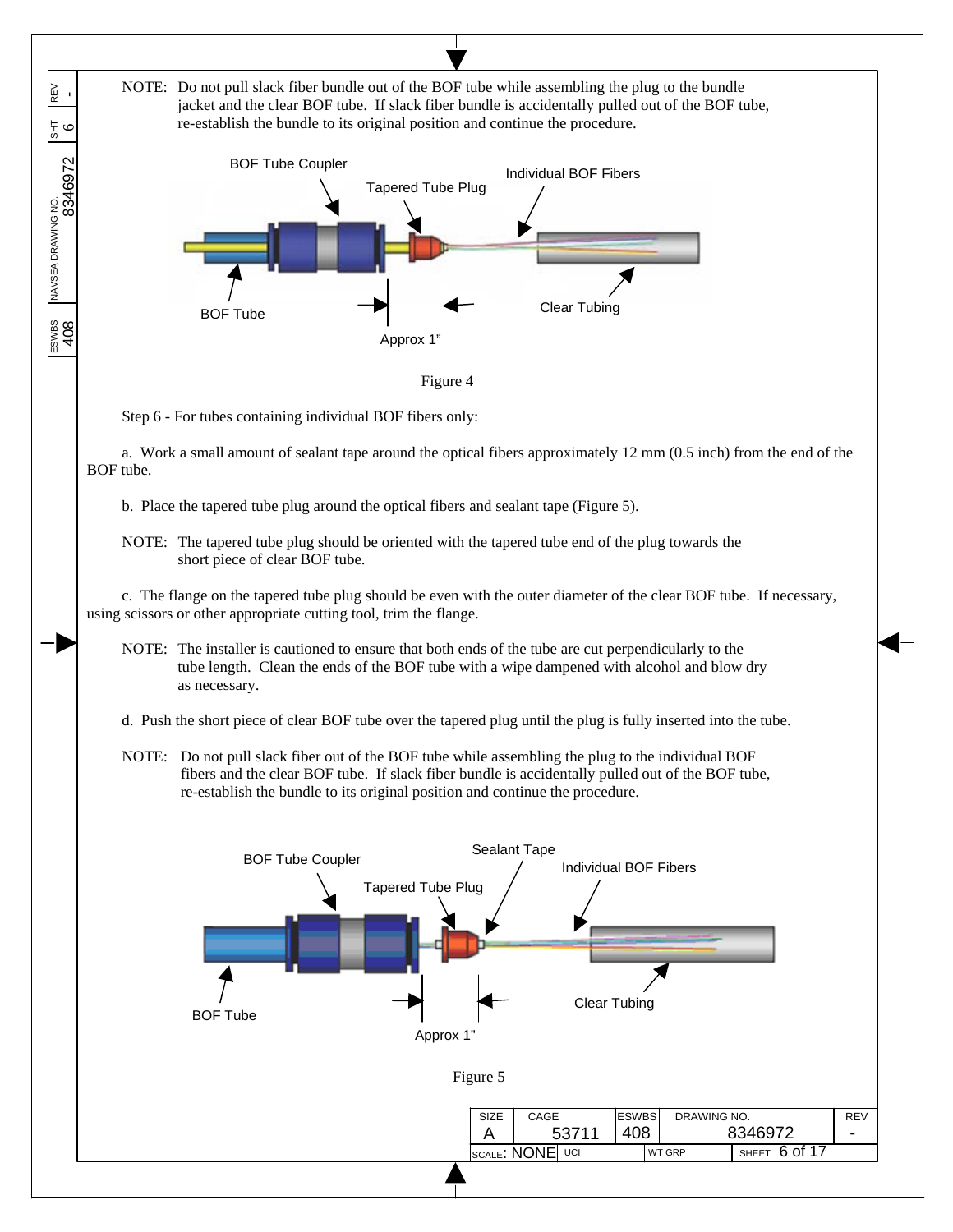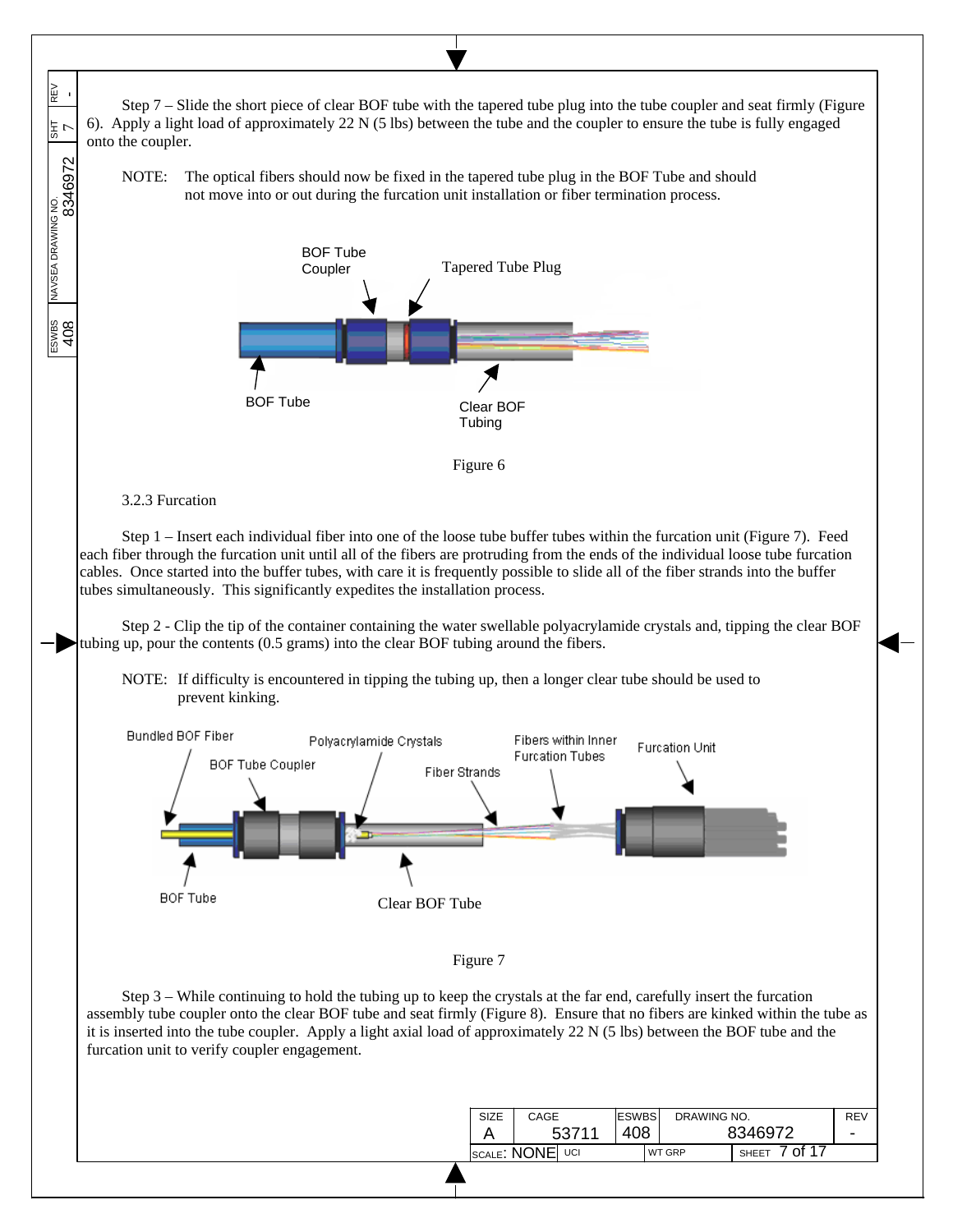

| SIZE            | CAGE |       | <b>ESWBS</b><br>DRAWING NO. |  |               |                       | REV |
|-----------------|------|-------|-----------------------------|--|---------------|-----------------------|-----|
|                 |      | 53711 | 408                         |  |               | 8346972               | -   |
| SCALE: NONE UCI |      |       |                             |  | <b>WT GRP</b> | $'$ SHEET $8$ of $17$ |     |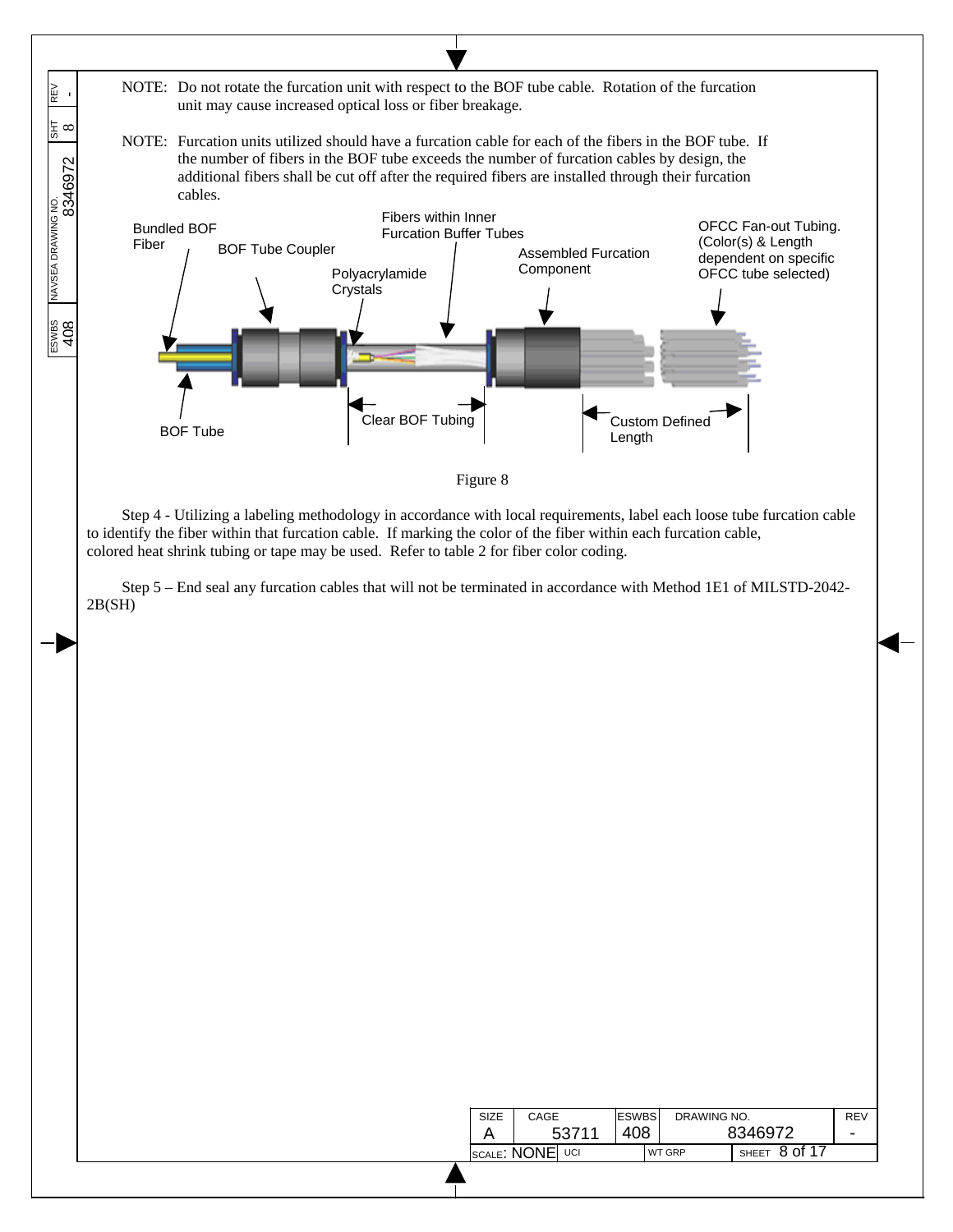3.3 Method 2. Furcation assembly and polyacrylamide installation using t-tube coupler.

 $\overline{\phantom{a}}$  $\overline{\phantom{a}}$  $\overline{\phantom{a}}$ 

 $\overline{\phantom{a}}$  $\overline{\phantom{a}}$ 

 $\overline{\phantom{a}}$ 

ESWBS NAVSEA DRAWING NO. SHT REV 408 8346972 9 -

-1

Procedure for installation with clear piece of 8 mm tubing using Polyacrylamide crystals

 3.3.1 The equipment and materials in the following Table 1 are recommended to perform this procedure and must be used to remain compliant with MIL-STD-2042-2B (SH) METHOD 2F1.

Τ

Table 1 Equipment and materials.

| Quantity                                                 |
|----------------------------------------------------------|
| 1 (provided)                                             |
|                                                          |
| $\overline{2}$                                           |
| As required                                              |
| 1                                                        |
|                                                          |
| 1                                                        |
| As required                                              |
| As required                                              |
| As required                                              |
| 1                                                        |
| As required                                              |
| As required                                              |
|                                                          |
| 0.5 grams (provided)                                     |
| 2 - 3" pieces                                            |
| As required                                              |
| As required                                              |
|                                                          |
| DRAWING NO.<br>REV<br>8346972<br>SHEET 9 of 17<br>WT GRP |
|                                                          |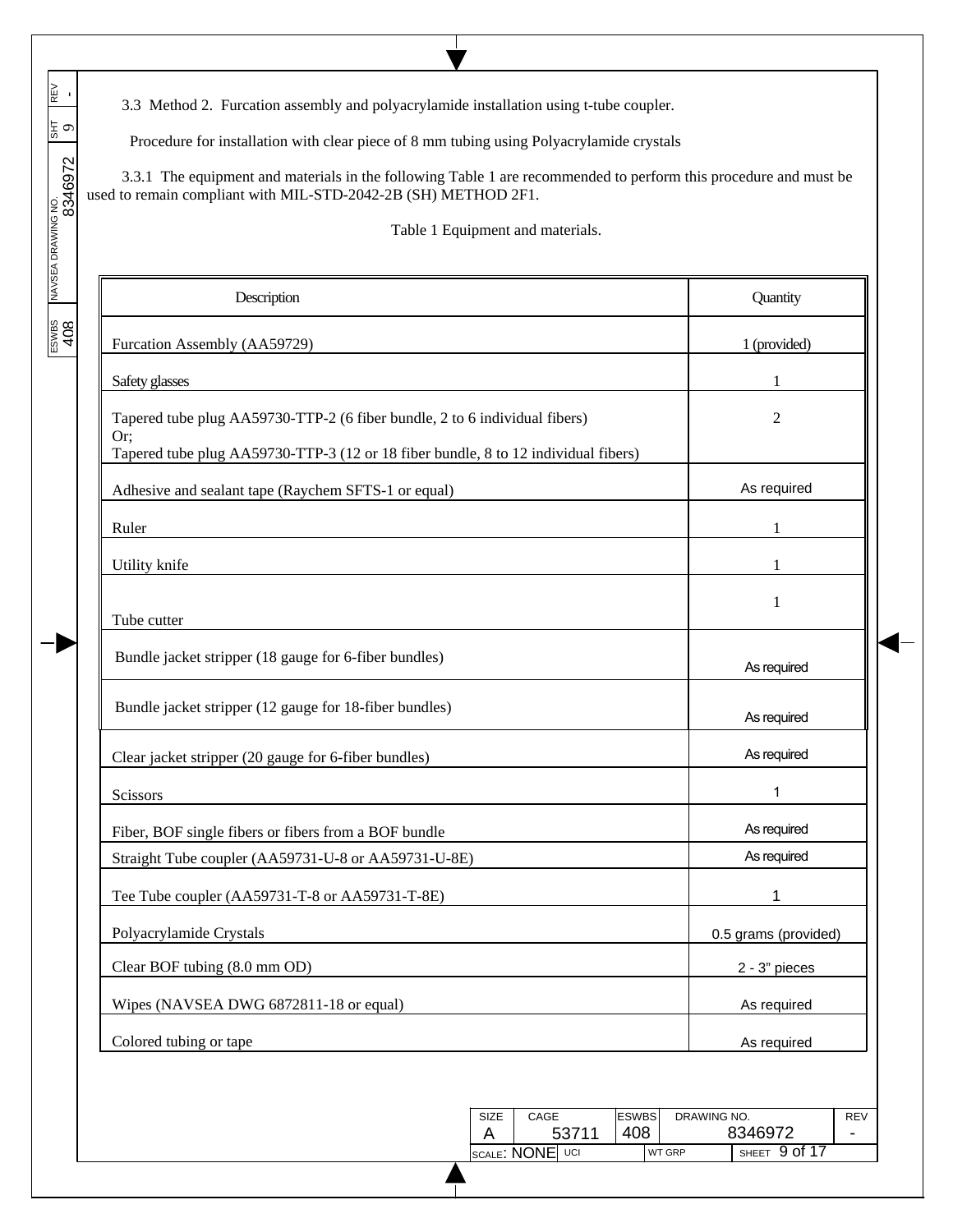$\overline{\phantom{a}}$ NOTE: Previously used BOF tube couplers may not adequately seal to BOF tubes. When installing ESWBS NAVSEA DRAWING NO. SHT REV REV<br> 408 8346972 10 -  $\overline{\phantom{a}}$ BOF cabling, it is recommended to use new BOF tube couplers.  $\overline{\phantom{a}}$  $\frac{1}{2}$  3.3.2 Tube and Fiber preparation.  $\overline{\phantom{a}}$  $\overline{\phantom{a}}$ NOTE: Before mating BOF tubes to BOF tube couplers, clean the end of each BOF tube with a wipe dampened with alcohol and blow dry as necessary.  $\overline{\phantom{a}}$ Step 1 – Insert the individual fibers or bundled fiber into the tube coupler. Slide the tube coupler over the fibers/bundle to the BOF tube. Slide the tube coupler onto the BOF tube and seat it firmly (Figure 1). ESWBS<br>408 BOF Tube Coupler Individual BOF Fibers BOF Tube Figure 1 Step 2 **-** Using the scissors, trim back the individual fibers or fiber bundle that exits the tube coupler to approximately 66cm (26.0 inches) longer than the Loose Tube Furcation Cable (LTFC) length – (typically the length of the Loose Tube Furcation Assembly plus 2 feet is more than sufficient for most applications). NOTE: The required length of the BOF fiber or fiber bundle and the loose tube furcation cables extending from the furcation assembly depends upon the equipment and fiber routing. This length may be determined by measuring the distance required to route the fiber from the end of the BOF tube to the furthermost connection point in the equipment plus approximately 130 mm (5 inches). The 26 inches mentioned above is in addition to this length Step 3 – For tubes containing BOF bundles only: NOTE: For eighteen fiber bundles, fibers of the same color are contained in each 6-fiber subunit. The sixth fiber color in each of the three 6-fiber subunits identifies the particular subunit. During the installation of the furcation unit, it is advantageous to know the 6-fiber subunit that each fiber comes from. One method to uniquely mark the fibers of each 6-fiber subunit is to make the fibers of each subunit a slightly different length. a. Optional step for 18-fiber bundles: Using the scissors, cut off approximately 100mm (4 inches) of the fibers from one 6-fiber subunit. Then cut off approximately 200mm (8 inches) of the fibers from a different 6-fiber subunit. b. Mark the bundle jacket approximately 25mm (1 inch) from the tube coupler. NOTE: Do not pull slack fiber bundle out of the BOF tube while breaking out the bundled fibers. If slack fiber bundle is accidentally pulled out of the BOF tube, re-establish the bundle to its original position (using the 25mm mark on the bundle jacket as an index) and continue the procedure. c. Using the bundle jacket stripper, remove the exposed bundle jacket in approximately 160 mm (6 inch) lengths back to the mark (Figure 2). ESWBS DRAWING NO. SIZE CAGE REV 408 - A 53711 8346972 SCALE: NONE UCI WT GRP SHEET 10 of 17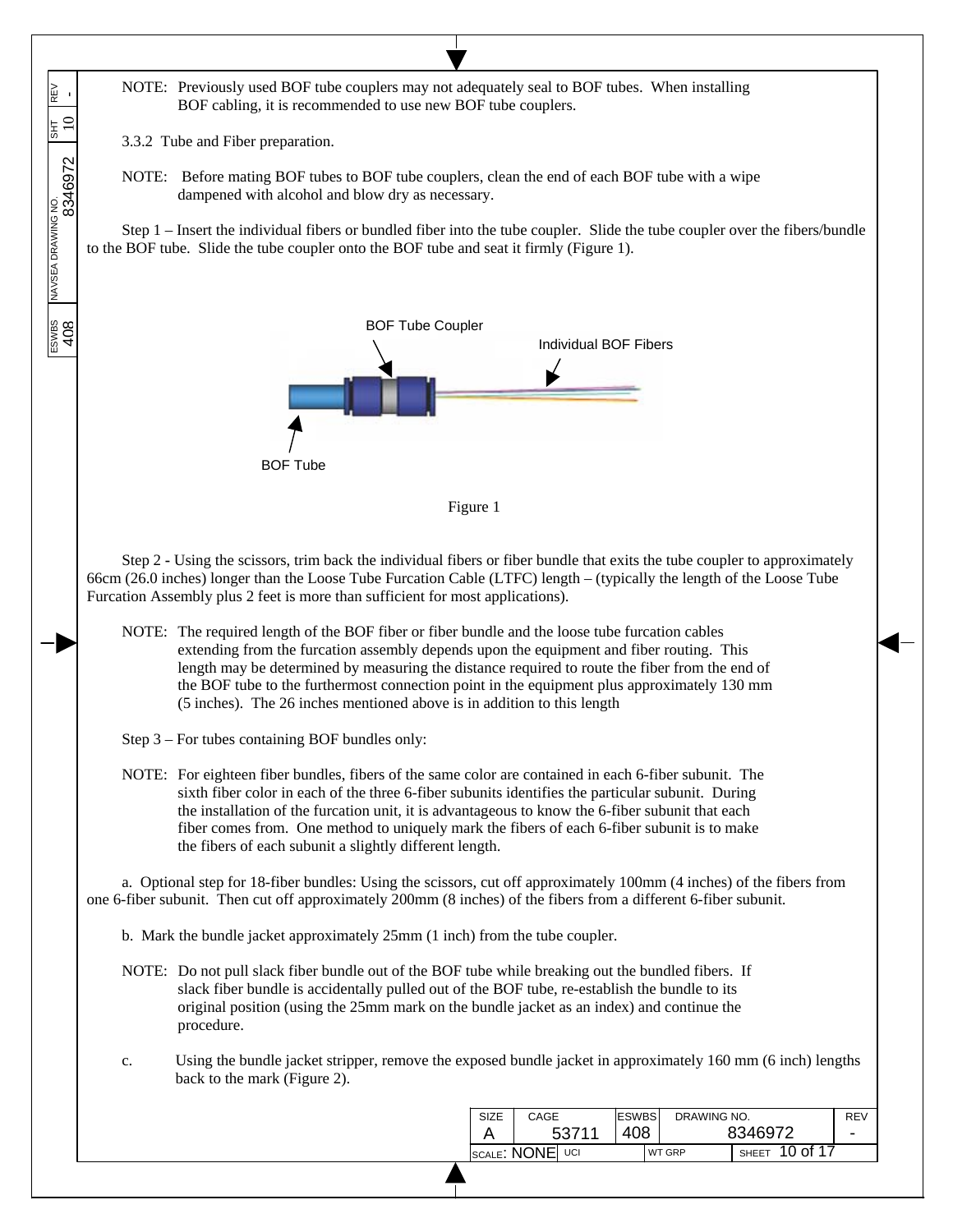REV<br>-408 8346972 11 - Bundled BOF Fibers BOF Tube Coupler Individual BOF Fibers BOF Tube ESWBS<br>408 Approx 1 Figure 2 NOTE: Once a short length of the bundle jacket has been removed, the remaining length can be torn off the bundle by hand. d. Using the clear jacket stripper, remove approximately 80 mm (3 inches) of the clear inner jacket from the end of each 6-fiber subunit. NOTE: If wire stripper does not bite into the inner jacket, position the wire stripper at a 30 to 40 degree angle to increase its bite. e. Find the ripcord from among the six fibers. Ensure that it is not crossed with any of the fibers. While holding the group of fibers in one hand, pull the ripcord along the bundle with the other hand. Pull the ripcord until it reaches the mark on the bundle jacket. NOTE: The ripcord and fibers spiral along the bundle length. Take care to follow the spiral when pulling the ripcord. f. Starting at the end of the fiber bundle subunit, carefully pull the group of fibers from the clear inner jacket. g. Using the scissors carefully cut away the ripcord and the clear inner jacket h. Place the taper plug in the clear tubing and, if necessary, trim the flange to the diameter of the tube using scissors or other appropriate cutting tool. Remove tapered plug from clear tubing. i. Check both ends of the clear tube to verify they are perpendicular to the tube length. Clean the ends of the BOF tube with a wipe dampened with alcohol and blow dry as necessary. Step 4 **-** Insert the individual fibers into the short piece of clear BOF tube provided. Slide the clear BOF tube over the fibers to within approximately 50mm (2 inches) of the tube coupler (Figure 3).

 $\overline{\phantom{a}}$  $\overline{\phantom{a}}$  $\overline{\phantom{a}}$ 

 $\overline{\phantom{a}}$  $\overline{\phantom{a}}$ 

 $\overline{\phantom{a}}$ ESWBS NAVSEA DRAWING NO. SHT REV

| <b>SIZE</b> | CAGE            | <b>ESWBS</b> | DRAWING NO.   |                              | REV |
|-------------|-----------------|--------------|---------------|------------------------------|-----|
|             | 53711           | 408          |               | 8346972                      | -   |
|             | SCALE: NONE UCI |              | <b>WT GRP</b> | $\frac{1}{1}$ SHEET 11 of 17 |     |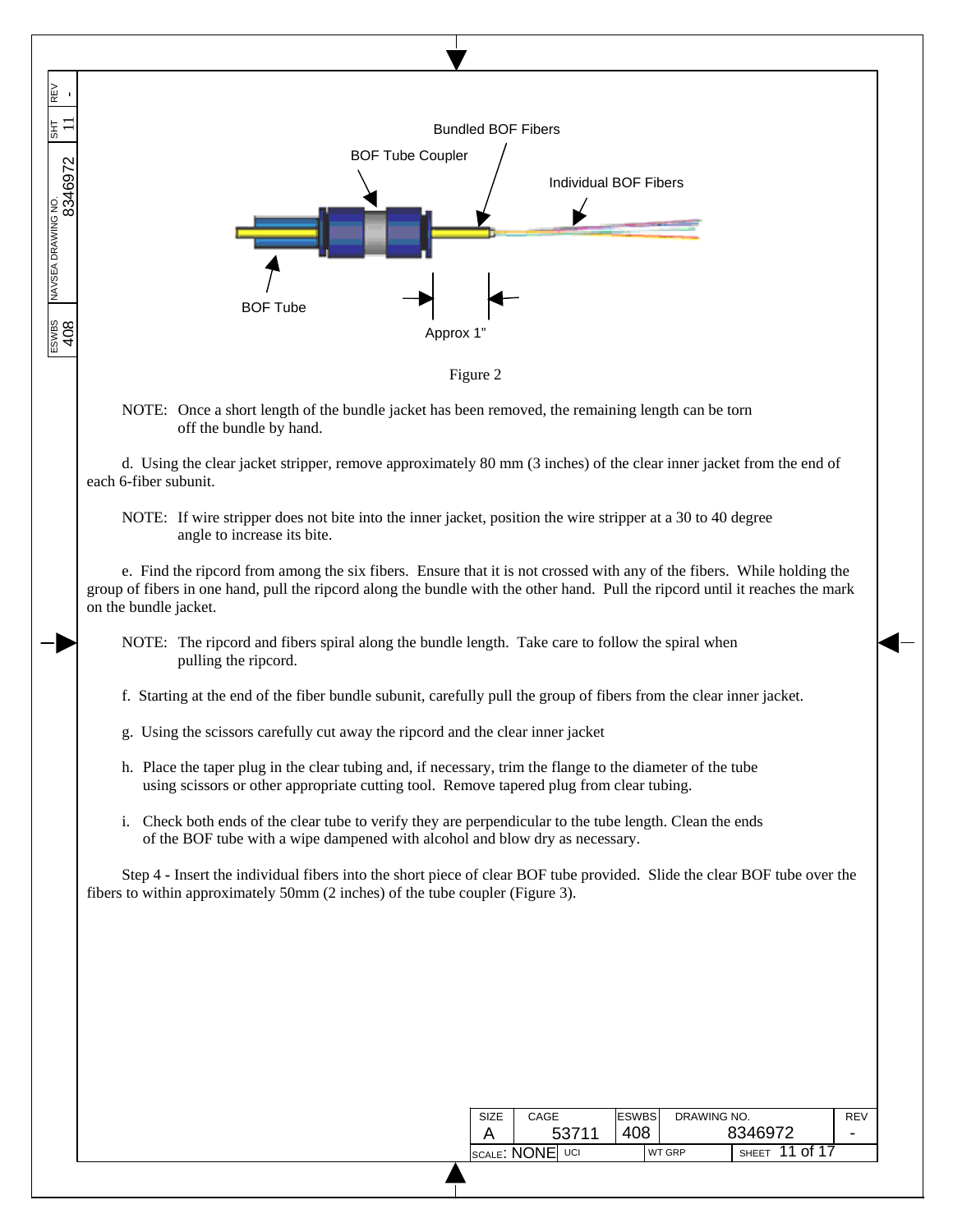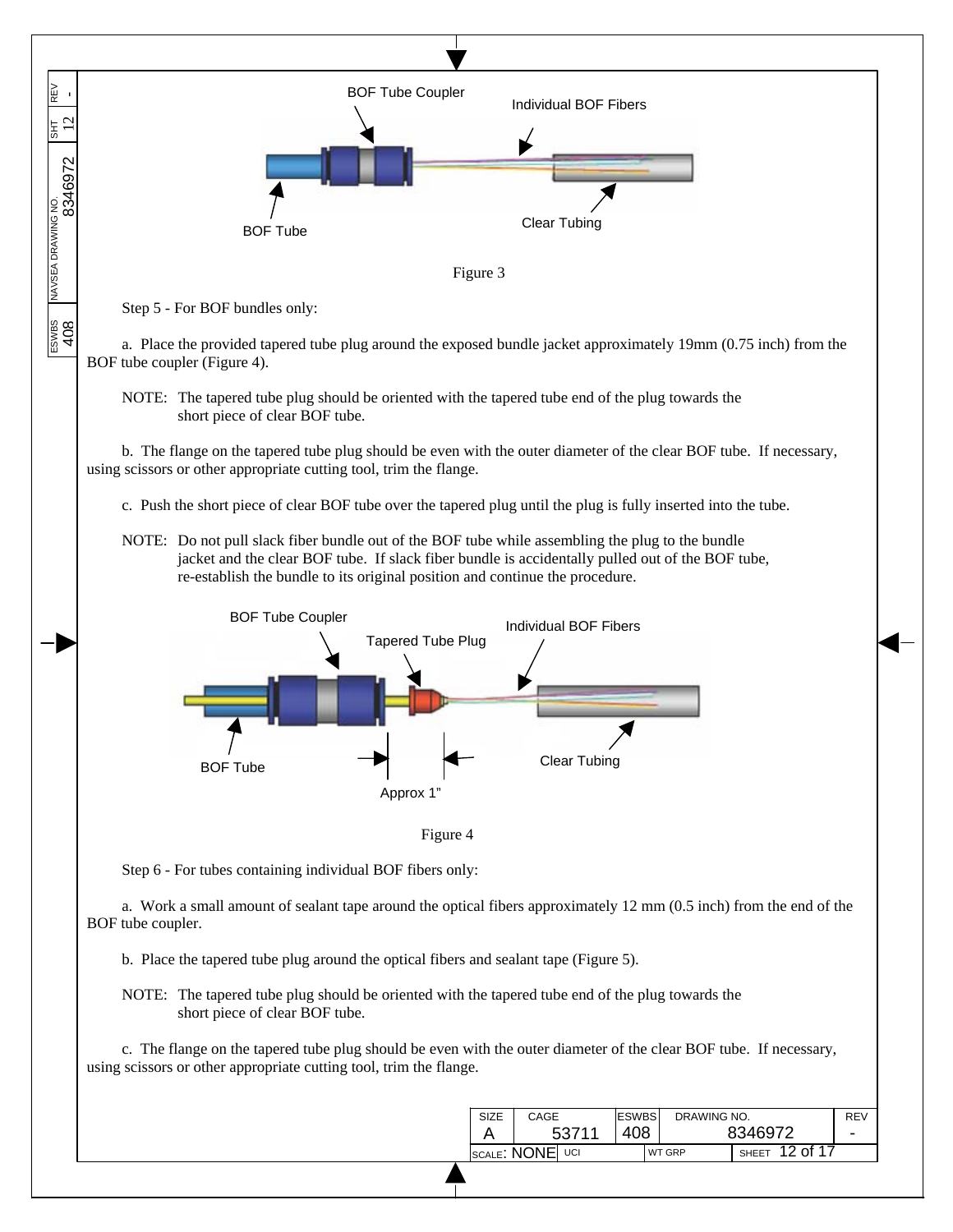NOTE: The installer is cautioned to ensure that both ends of the tube are cut perpendicularly to the ESWBS NAVSEA DRAWING NO.  $\begin{array}{|l|} \hline \text{ESWBS} & \text{DRAWING NO} \ \hline \text{S346972} & \text{SHT} \ \hline \end{array}$  REV REV<br>tube length. Clean the ends of the BOF tube with a wipe dampened with alcohol and blow dry  $13$ as necessary. . Push the short piece of clear BOF tube over the tapered plug until the plug is fully inserted into the tube. d NOTE: Do not pull slack fiber out of the BOF tube while assembling the plug to the individual BOF fibers and the clear BOF tube. If slack fiber is accidentally pulled out of the BOF tube, reestablish the fiber to its original position and continue the procedure. Individual BOF Tube Coupler Sealant Tape<br>  $\begin{array}{ccc} \sim & \sim & \sim & \sim & \sim \end{array}$  Individual BOF Fibers ESWBS<br>408 Tapered Tube Plug Clear Tubing BOF Tube Approx 1" Fig ure 5 Step 7 – Slide the short piece of clear BOF tube with the tapered tube plug into the tube coupler and seat firmly (Figure 6). A pply a light load of approximately 22 N (5 lbs) between the tube and the coupler to ensure the tube is fully engaged onto the coupler. NOTE: The optical fibers should now be fixed in the tapered tube plug in the BOF Tube and should not move into or out during the furcation unit installation or fiber termination process. BOF Tube Coupler Tapered Tube Plug BOF Tube Clear BOF **Tubing** Fig ure 6 Step 8 – Insert the individual fibers into the tee tube coupler, slide to the short piece of clear BOF tube and seat firmly (Figure 7). Apply a light load of approximately  $22 \text{ N}$  (5 lbs) between the coupler and the tube to ensure the coupler is fully engaged onto the tube. NOTE: The tee tube coupler should have 8 mm through openings on all entry points. DRAWING NO. ESWBS SIZE CAGE REV 408 - A 53711 8346972 SCALE: NONE UCI WT GRP SHEET 13 of 17

 $\overline{\phantom{a}}$  $\overline{\phantom{a}}$  $\overline{\phantom{a}}$ 

 $\overline{\phantom{a}}$  $\overline{\phantom{a}}$ 

 $\overline{\phantom{a}}$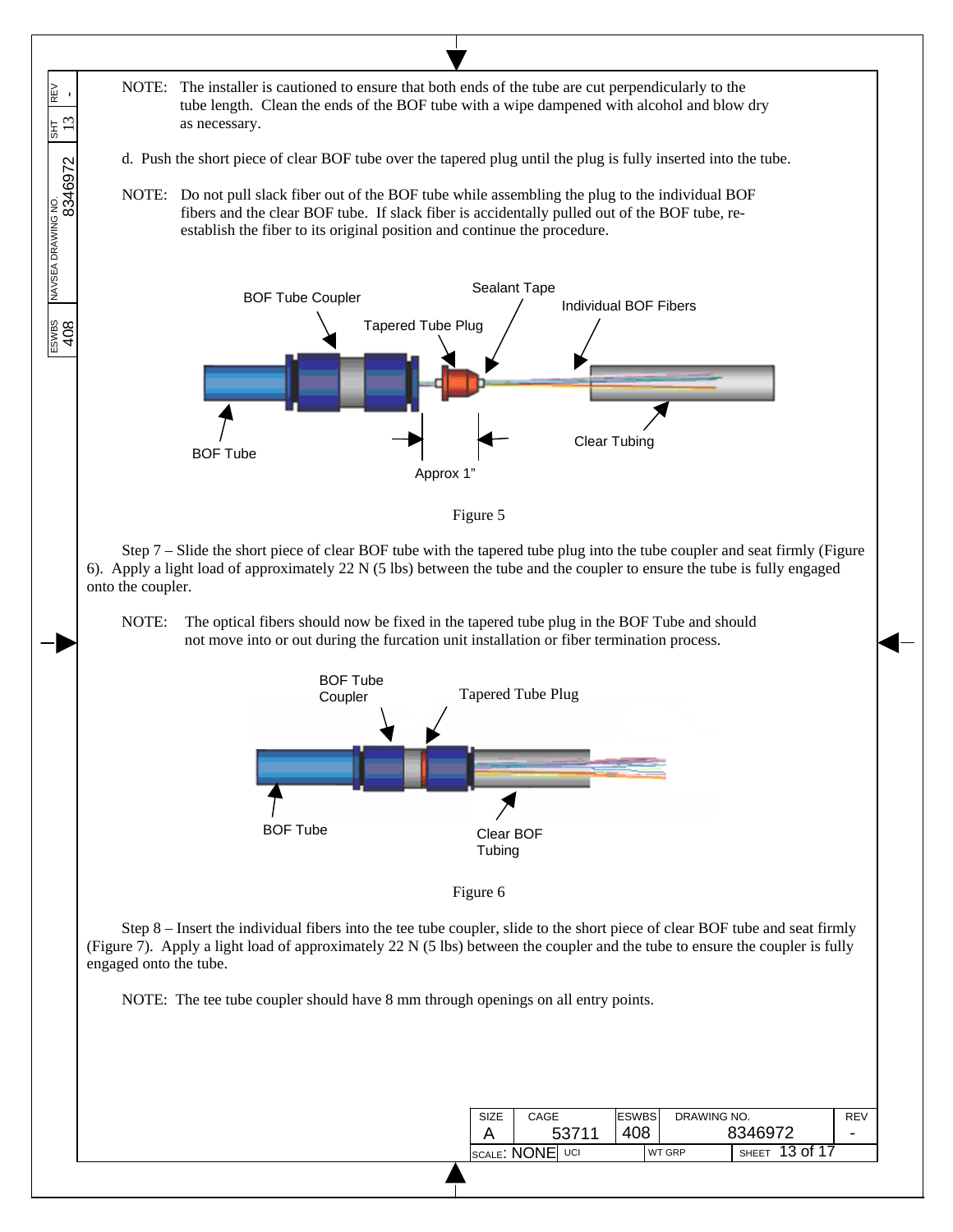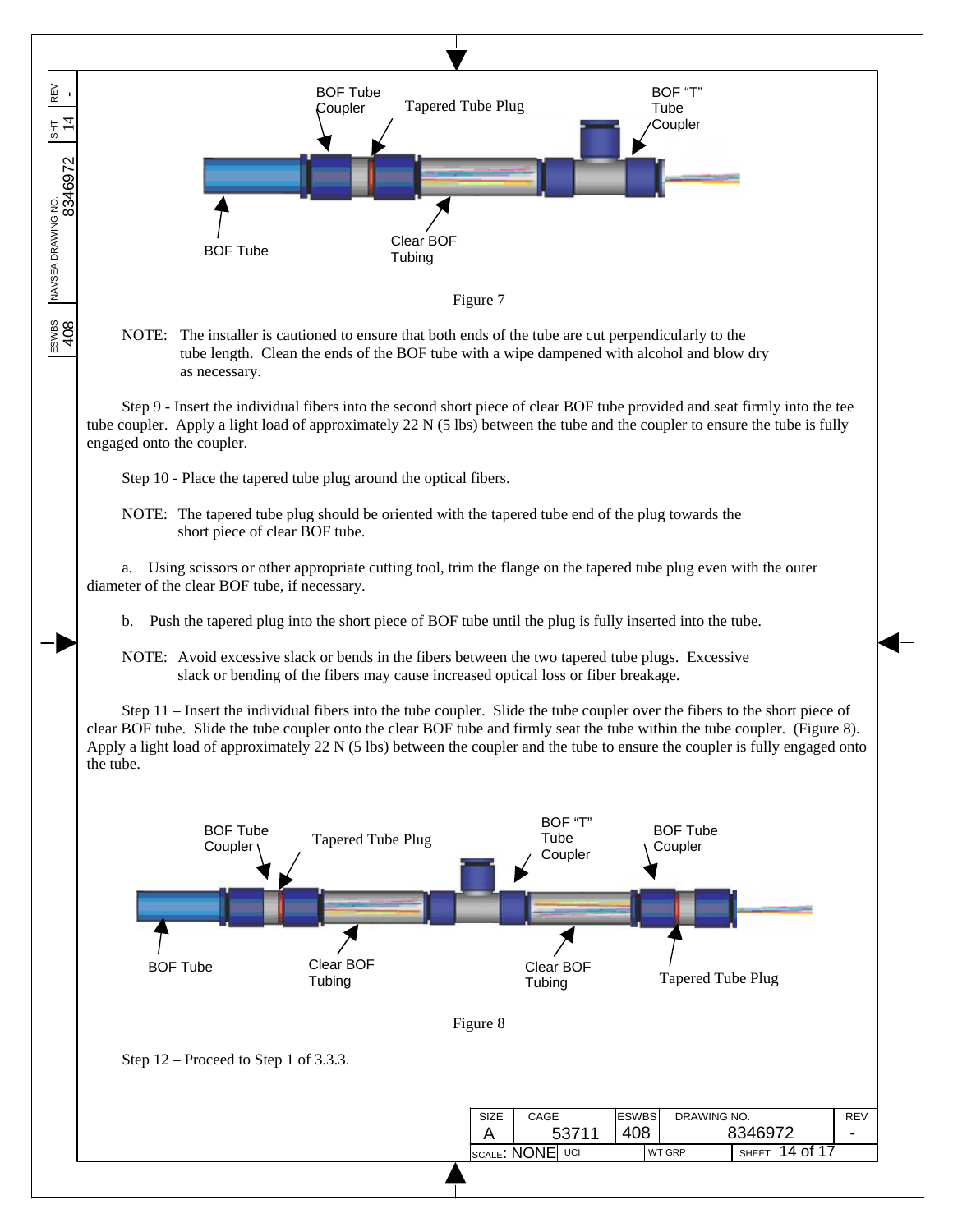

 $\overline{\phantom{a}}$  $\overline{\phantom{a}}$  $\overline{\phantom{a}}$ 

REV<br>

 $15$ 

 $\overline{\phantom{a}}$  $\overline{\phantom{a}}$ 

 $\overline{\phantom{a}}$ 

 $\frac{\text{Fswes}}{\text{A}08}$  NAVSEA DRAWING NO.  $\frac{\text{SUT}}{\text{BEV}}$  REV

ESWBS<br>408

Step 1 – Remove the 3" tube that is attached to the coupler on the furcation unit.

a. Insert the individual fibers into the 3" tube. Slide the short tube into the BOF coupler and seat firmly.

Step 2 – Insert each individual fiber into one of the loose tube furcation tubes within the furcation unit (Figure 9). Feed each fiber through the furcation unit until all of the fibers are protruding from the ends of the individual loose tube furcation cables.





Step 3 – Carefully insert the furcation assembly tube coupler onto the BOF tube and seat firmly (Figure 10). Ensure that no fibers are kinked within the tube as it is inserted into the tube coupler. Apply a light axial load of approximately 22 N (5 lbs) between the BOF tube and the furcation unit to verify coupler engagement.

- NOTE: Do not rotate the furcation unit with respect to the BOF tube cable. Rotation of the furcation unit may cause increased optical loss or fiber breakage.
- NOTE: Furcation units utilized should have a furcation cable for each of the fibers in the BOF tube. If the number of fibers in the BOF tube exceeds the number of furcation cables by design, the additional fibers may be cut off after the required fibers are installed through their furcation cables.



NOTE: Ensure that assembly of all couplers from the fiber optic cable plant to the furcation unit are securely seated. This is accomplished by applying a light axial load of approximately 22 N (5)

| <b>SIZE</b> | CAGE        |       | <b>ESWBS</b> | DRAWING NO.                        |         | <b>REV</b> |
|-------------|-------------|-------|--------------|------------------------------------|---------|------------|
|             |             | 53711 | 408          |                                    | 8346972 | ۰          |
|             | SCALE: NONE | UCI   |              | 15 of 17<br><b>WT GRP</b><br>SHEET |         |            |
|             |             |       |              |                                    |         |            |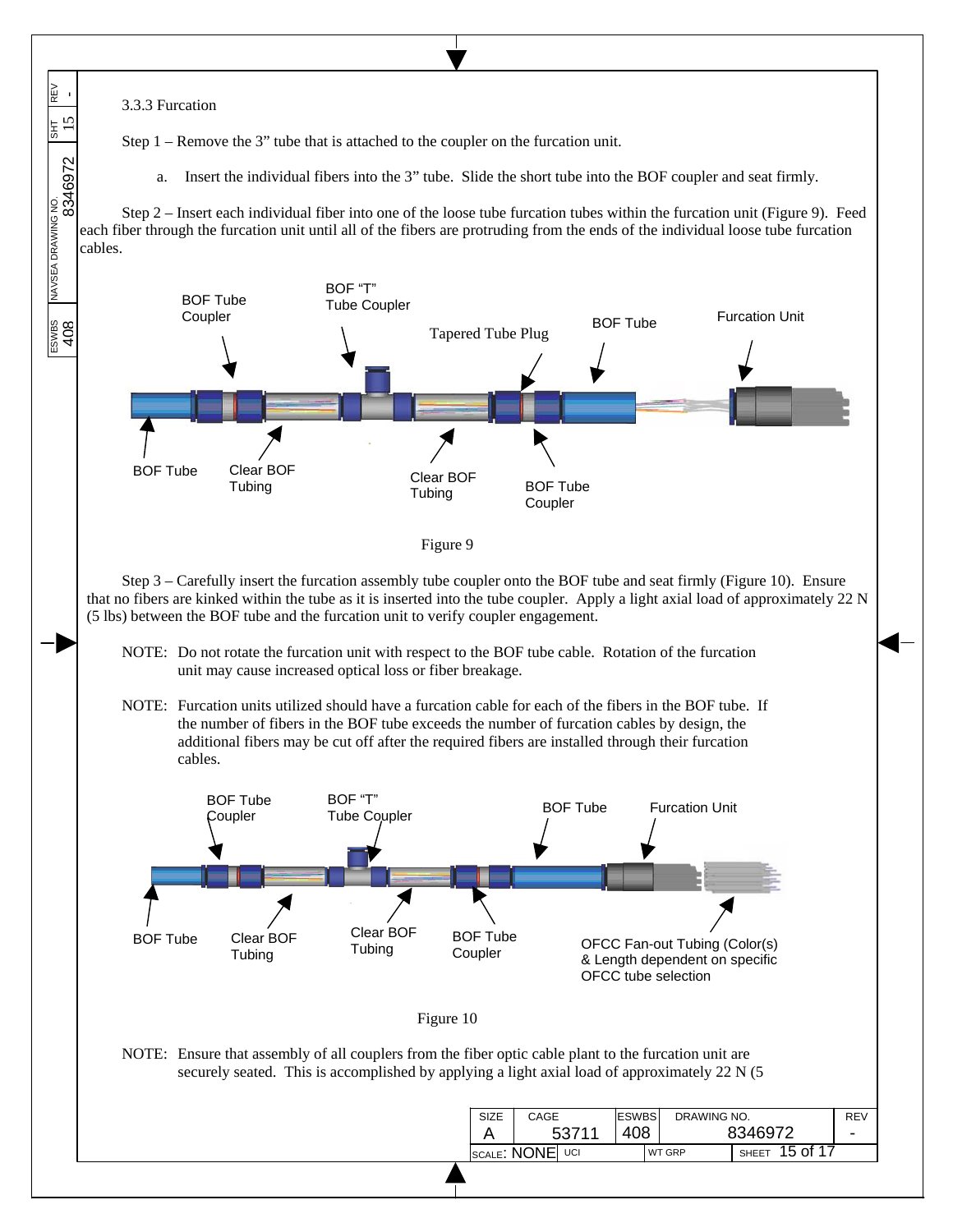